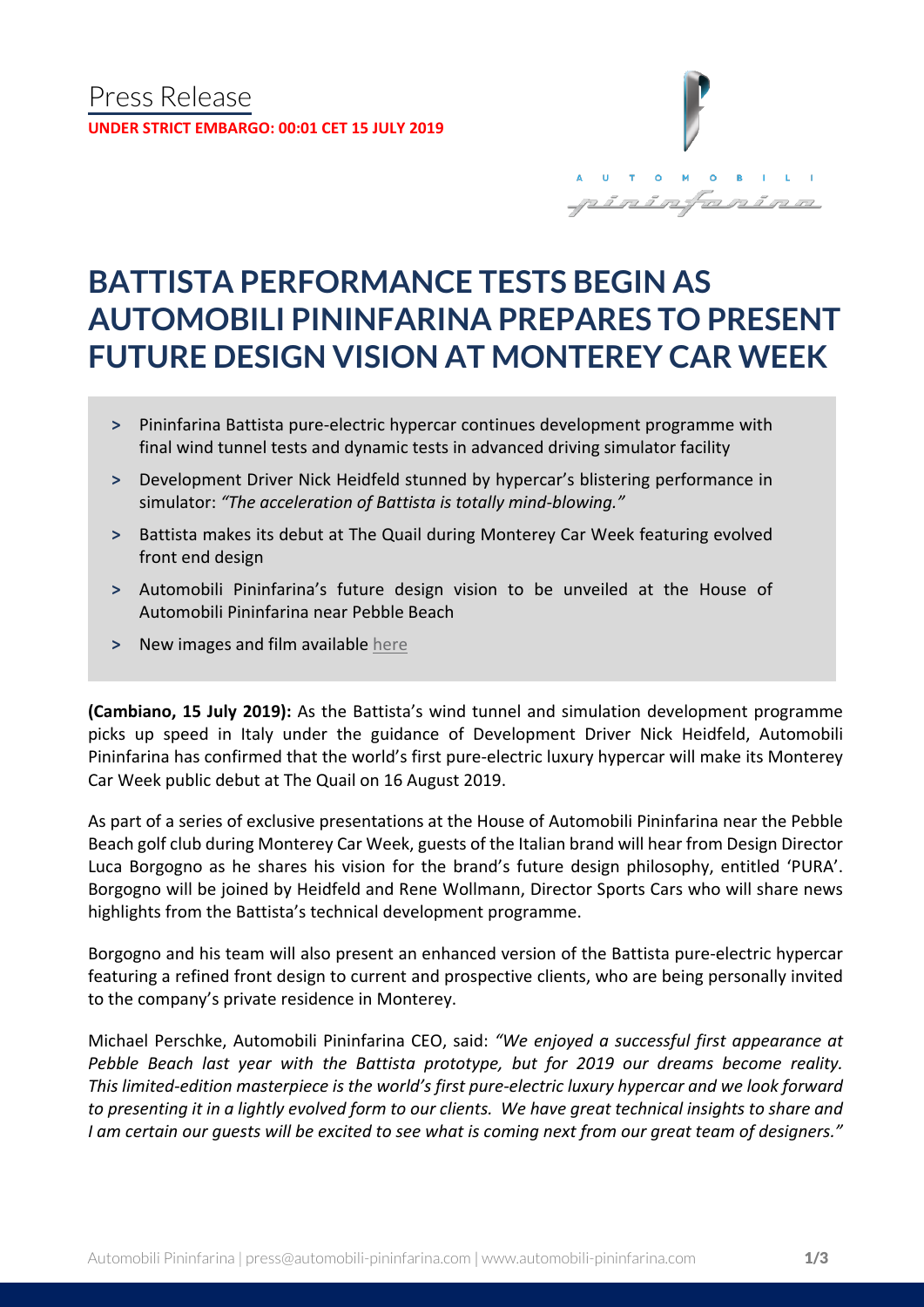## **Wind tunnel and simulation dynamic tests underway in Italy**

The Battista will be the most powerful car ever designed and built in Italy when deliveries begin at the end of next year. Rene Wollmann and Nick Heidfeld are working closely to tune the power, torque and vehicle dynamics programme for Battista to ensure every drive will be as thrilling as its breathtaking design suggests.

Rene Wollmann said: *"The aerodynamic performance we witnessed with Battista in the Pininfarina wind tunnel was almost identical to our expectations following CFD modelling. Fine tuning the aero package using CFD, wind tunnel and dynamic simulation means we can confidently predict a significant increase in the potential range of Battista versus our original prediction of 450 kms on a single charge. This is fantastic news for future Battista owners."*

Heidfeld's reputation as one of motor racing's most respected drivers for providing detailed and accurate feedback to race team engineers combines with Wollmann's experience in leading the development of the Mercedes-AMG Project One. Their combined expertise will ensure Automobili Pininfarina's vision for the Battista to be an eminently useable hypercar is realised.

Harnessing the expertise developed during two decades of racing and developing Formula 1 and Formula E-winning cars, Heidfeld's time in the simulator has been focused on assessing and defining the driving experience offered by 1,900 hp and 1,696 lb-ft of torque, working closely with Automobili Pininfarina engineers to fine-tune aerodynamics, minimise drag and maximise cooling.

Nick Heidfeld said: *"Driving an early version of Battista in the simulator was an amazing experience. The preparation, set-up and execution of the first runs of a brand-new hyper car with unprecedented levels of performance were excellent; comparable to any first simulation sessions I ran in my motorsport career. Most impressive was how well the car handled. But of course, as I expected, the sheer acceleration is totally mind-blowing and incomparable with any car I have experienced, from road or track."*

Just 50 Battistas are estimated to be available in Europe, 50 in North America and 50 in the Middle East and Asia markets, with the €2m hypercar available to order through a small network of specialist luxury car and hypercar retailers. Potential customers are invited to apply to own a Battista now using an online service within the company's website: https://www.automobilipininfarina.com/viewing

**Ends**

# **PRESS CONTACTS**

(M) +49 (0) 16055 30318 (M) +49 (0) 17841 16025 Email: d.connell@automobili-pininfarina.com Email: [l.rubino@automobili-pininfarina.com](mailto:l.rubino@automobili-pininfarina.com)

Dan Connell – Chief Brand Officer Luca Rubino – Head of Digital Communications